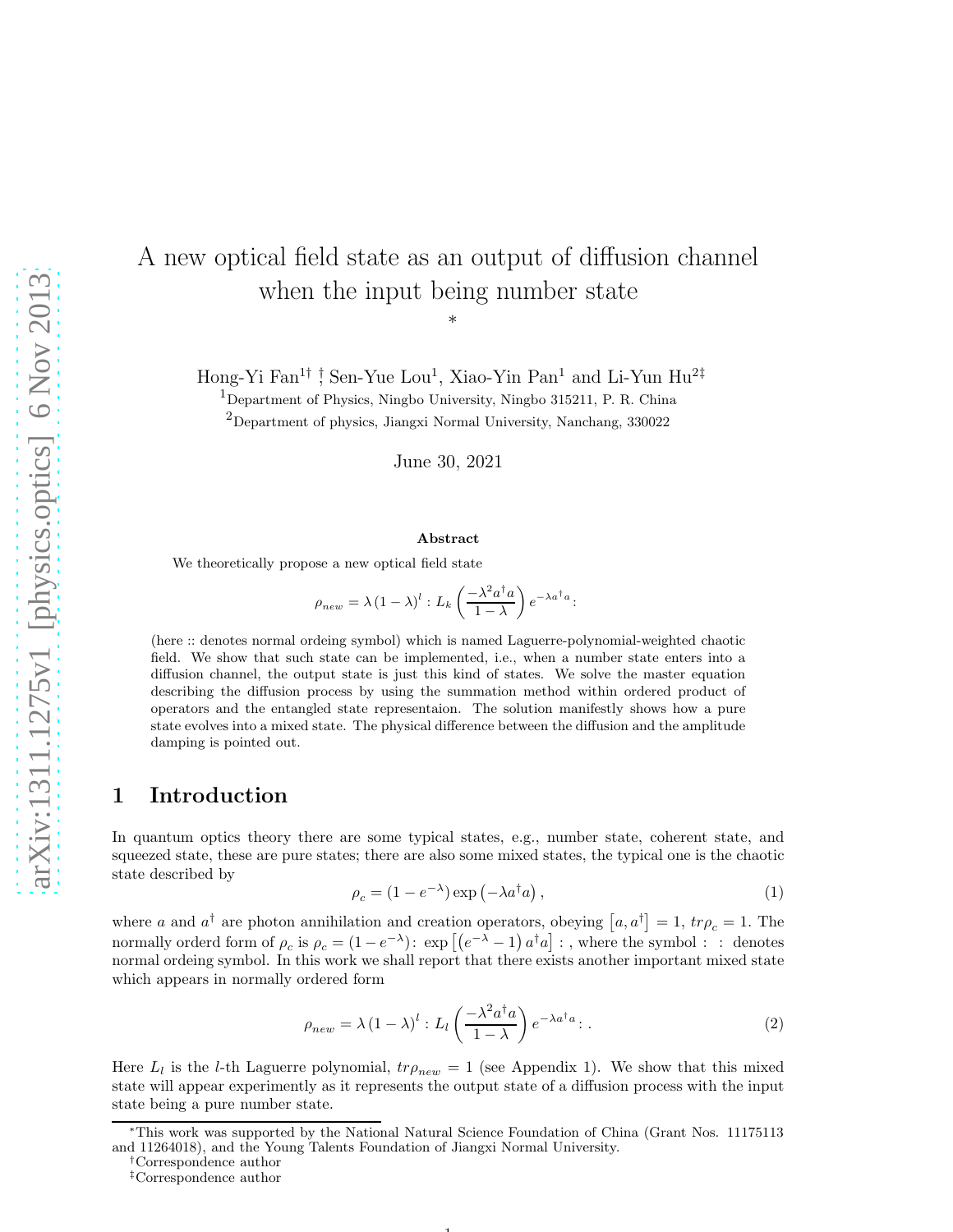When a pure state evolves into a mixed state the quantum decoherence happens. Decoherence is an important topic in quantum information processing. In nature, systems we concerned usually are surrounded by thermo reservoir, so some dissipative process or diffusion process naturally happen. An interesting question thus arises: when an input state for a diffusion channel is a number state  $|l\rangle\langle l|, (|l\rangle = \frac{\dot{a}^{t}}{\sqrt{l!}}|0\rangle)$ , then how does it evolve with time? What kind of optical field will the output state be? The master equation describing the diffusion process is [\[1](#page-7-0), [2\]](#page-7-1)

$$
\frac{d}{dt}\rho = -\kappa \left( a^{\dagger}a\rho - a\rho a^{\dagger} - a^{\dagger}\rho a + \rho a^{\dagger}a \right). \tag{3}
$$

We shall first obtain  $\rho(t)$  by deriving its infinite operator-sum form

$$
\rho(t) = \sum_{i,j} M_{i,j} \rho_0 M_{i,j}^{\dagger}, \qquad (4)
$$

where  $M_{i,j}$  in general is named Kraus operator [3], whose concrete from will be derived for this diffusion problem, and then we examine how  $\rho_0 = |l\rangle\langle l|$  evolves through the relation (4). We will employ the thermo entangled state representation and the technique of integration within an ordered product (IWOP) of operators [4-5] to realize our goal.

## 2 Solution of Eq. (3) obtained by entangled state representation and IWOP technique

We begin with introducing the thermo entangled state [6]

$$
|\eta\rangle = \exp\left[-\frac{1}{2}|\eta|^2 + \eta a^\dagger - \eta^* \tilde{a}^\dagger + a^\dagger \tilde{a}^\dagger\right] |0\tilde{0}\rangle, \tag{5}
$$

where  $\tilde{a}^{\dagger}$  is a fictitious mode accompanying the real mode  $a^{\dagger}$ ,  $[\tilde{a}, \tilde{a}^{\dagger}] = 1$ .  $|\eta\rangle$  obeys the eigenvector equations

$$
(a - \tilde{a}^{\dagger}) \left| \eta \right\rangle = \eta | \eta \rangle, \quad (a^{\dagger} - \tilde{a}) \left| \eta \right\rangle = \eta^* | \eta \rangle, \tag{6}
$$

$$
\langle \eta | \left( a^{\dagger} - \tilde{a} \right) = \eta^* \left( \eta \right], \quad \langle \eta | \left( a - \tilde{a}^{\dagger} \right) = \eta \left( \eta \right]. \tag{7}
$$

Using the normal ordering form of vacuum projector  $|00\rangle\langle00| =: e^{-a^{\dagger}a - \tilde{a}^{\dagger}\tilde{a}}:$ , and the IWOP technique we can show the orthonormal and completeness relation

$$
\langle \eta' | \eta \rangle = \pi \delta (\eta' - \eta) \delta (\eta'^* - \eta^*), \qquad (8)
$$

<span id="page-1-1"></span>
$$
1 = \int \frac{d^2 \eta}{\pi} |\eta\rangle \langle \eta|
$$
\n
$$
= \int \frac{d^2 \eta}{\pi} : \exp\left[-|\eta|^2 + \eta a^\dagger - \eta^* \tilde{a}^\dagger + \eta^* a - \eta \tilde{a} + a^\dagger \tilde{a}^\dagger + a \tilde{a} - a^\dagger a - \tilde{a}^\dagger \tilde{a}\right] := 1.
$$
\n(9)

Let

$$
|\eta = 0\rangle = e^{a^{\dagger} \tilde{a}^{\dagger}} |0\tilde{0}\rangle \equiv |I\rangle , \qquad (10)
$$

we have

$$
a |I\rangle = \tilde{a}^{\dagger} |I\rangle, \ a^{\dagger} |I\rangle = \tilde{a} |I\rangle, \ (a^{\dagger} a)^{n} |I\rangle = (\tilde{a}^{\dagger} \tilde{a})^{n} |I\rangle. \tag{11}
$$

Operating the two-sides of (3) on  $|I\rangle$ , noting that the real field  $\rho$  is independent of the fictitious mode,  $[\rho, \tilde{a}] = 0$ ,  $|\rho, \tilde{a}^{\dagger}| = 0$ , and using [\(12\)](#page-1-0) we have

 $\Omega$ 

<span id="page-1-0"></span>
$$
\frac{d}{dt}\rho\left|I\right\rangle = -\kappa\left(a^{\dagger}a\rho - a\tilde{a}\rho - a^{\dagger}\tilde{a}^{\dagger}\rho + \tilde{a}\tilde{a}^{\dagger}\rho\right)\left|I\right\rangle. \tag{12}
$$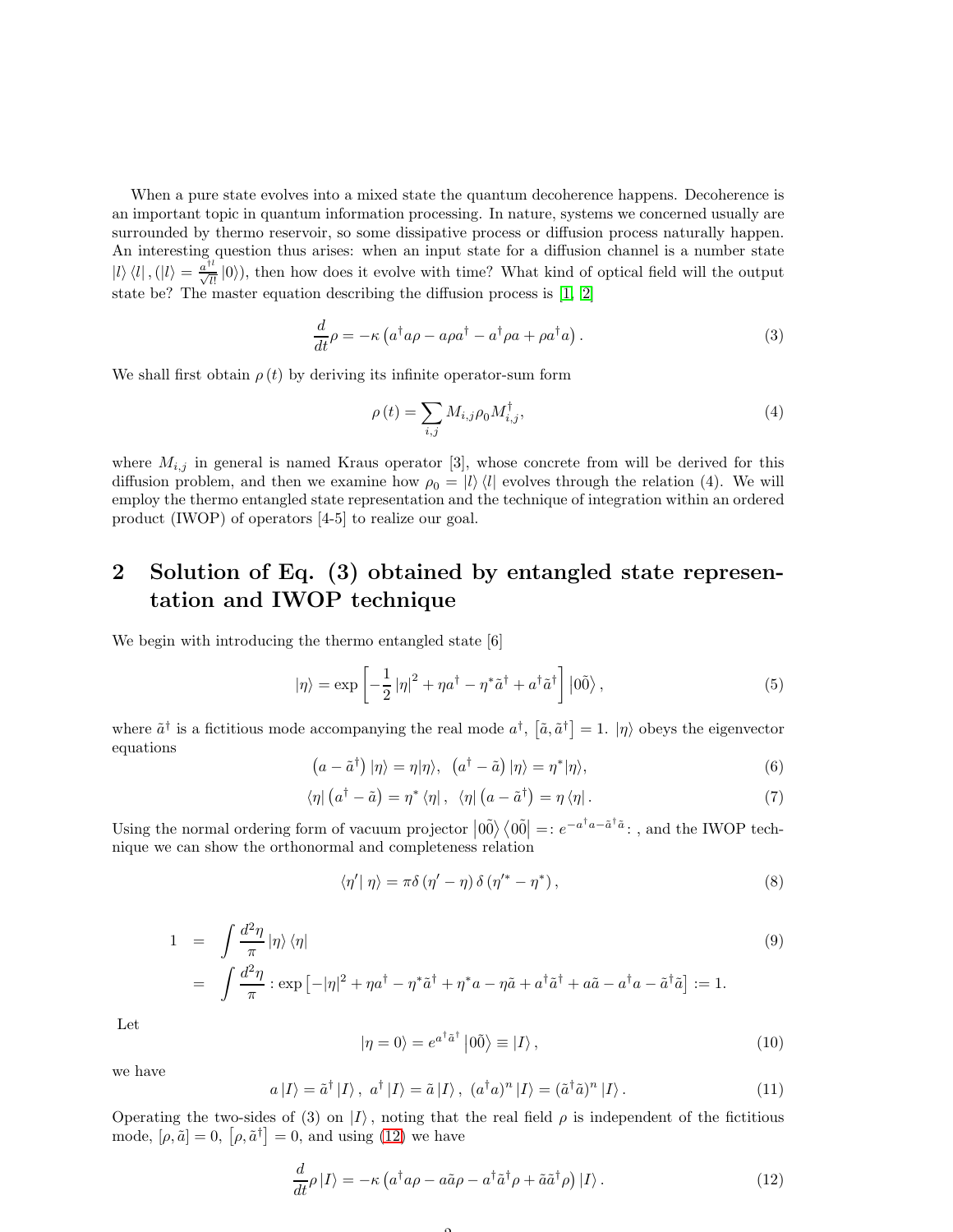Letting  $\rho |I\rangle \equiv |\rho\rangle$ , we see

$$
\frac{d}{dt}|\rho\rangle = -\kappa \left(a^{\dagger} - \tilde{a}\right) \left(a - \tilde{a}^{\dagger}\right) |\rho\rangle, \qquad (13)
$$

its formal solution is

$$
|\rho\rangle = \exp\left[-\kappa t \left(a^{\dagger} - \tilde{a}\right) \left(a - \tilde{a}^{\dagger}\right)\right] |\rho_0\rangle, \qquad (14)
$$

where  $|\rho_0\rangle = \rho_0 |I\rangle$ . Projecting this equation onto the entanged state representation  $\langle \eta |$  and using the eigenvalue equation (7) we have

<span id="page-2-0"></span>
$$
\langle \eta | \rho \rangle = \langle \eta | \exp \left[ -\kappa t \left( a^{\dagger} - \tilde{a} \right) \left( a - \tilde{a}^{\dagger} \right) \right] | \rho_0 \rangle = e^{-\kappa t |\eta|^2} \langle \eta | \rho_0 \rangle. \tag{15}
$$

Multiplying the two-sides of [\(15\)](#page-2-0) by  $\int \frac{d^2\eta}{\pi} |\eta\rangle$  and using the completeness relation [\(9\)](#page-1-1) as well as the IWOP technique we obatin

<span id="page-2-1"></span>
$$
\begin{split}\n|\rho\rangle &= \int \frac{d^2 \eta}{\pi} e^{-\kappa t |\eta|^2} |\eta\rangle \langle \eta | \rho_0 \rangle \\
&= \int \frac{d^2 \eta}{\pi} :e^{-(\kappa t+1)|\eta|^2 + \eta a^\dagger - \eta^* \tilde{a}^\dagger + \eta^* a - \eta \tilde{a} + a^\dagger \tilde{a}^\dagger + a\tilde{a} - a^\dagger a - \tilde{a}^\dagger \tilde{a} } : |\rho_0\rangle \\
&= \frac{1}{1+\kappa t} : \exp\left[\frac{\kappa t}{1+\kappa t} \left(a^\dagger \tilde{a}^\dagger + a\tilde{a} - a^\dagger a - \tilde{a}^\dagger \tilde{a}\right)\right] : |\rho_0\rangle \\
&= \frac{1}{1+\kappa t} e^{\frac{\kappa t}{1+\kappa t} a^\dagger \tilde{a}^\dagger} \left(\frac{1}{1+\kappa t}\right)^{a^\dagger a + \tilde{a}^\dagger \tilde{a}} e^{\frac{\kappa t}{1+\kappa t} a\tilde{a}} \rho_0 |I\rangle \,,\n\end{split} \tag{16}
$$

where we have noticed

$$
\therefore \exp\left[\frac{-\kappa t}{1+\kappa t} \left(a^{\dagger} a + \tilde{a}^{\dagger} \tilde{a}\right)\right] \therefore = \left(\frac{1}{1+\kappa t}\right)^{a^{\dagger} a + \tilde{a}^{\dagger} \tilde{a}} \tag{17}
$$

Using  $[\tilde{a}, \rho_0] = 0$ ,  $\tilde{a} |I\rangle = a^{\dagger} |I\rangle$  we have

$$
e^{\frac{\kappa t}{1+\kappa t}a\tilde{a}}\rho_0|I\rangle = \sum_{n=0}^{\infty} \frac{1}{n!} \left(\frac{\kappa t}{1+\kappa t}a\right)^n \rho_0 \tilde{a}^n|I\rangle
$$
  

$$
= \sum_{n=0}^{\infty} \frac{1}{n!} \left(\frac{\kappa t}{1+\kappa t}\right)^n a^n \rho_0 a^{\dagger n}|I\rangle, \qquad (18)
$$

After substituting (18) into (16) and then using the property that  $\tilde{a}^{\dagger} \tilde{a}$  is commutable with all real field operators and  $f(a^{\dagger}a)|I\rangle = f(\tilde{a}^{\dagger}\tilde{a})|I\rangle$ , we can put Eq.[\(16\)](#page-2-1) into the following form

 $\Omega$ 

$$
|\rho\rangle = \frac{1}{1+\kappa t} e^{\frac{\kappa t}{1+\kappa t} a^{\dagger} \tilde{a}^{\dagger}} \left(\frac{1}{1+\kappa t}\right)^{a^{\dagger} a + \tilde{a}^{\dagger} \tilde{a}} \sum_{n=0}^{\infty} \frac{1}{n!} \left(\frac{\kappa t}{1+\kappa t}\right)^n a^n \rho_0 a^{\dagger n} |I\rangle
$$
  
\n
$$
= \frac{1}{1+\kappa t} e^{\frac{\kappa t}{1+\kappa t} a^{\dagger} \tilde{a}^{\dagger}} \left(\frac{1}{1+\kappa t}\right)^{a^{\dagger} a} \sum_{n=0}^{\infty} \frac{1}{n!} \left(\frac{\kappa t}{1+\kappa t}\right)^n a^n \rho_0 a^{\dagger n} \left(\frac{1}{1+\kappa t}\right)^{\tilde{a}^{\dagger} \tilde{a}} |I\rangle
$$
  
\n
$$
= \frac{1}{1+\kappa t} \sum_{m=0}^{\infty} \frac{1}{m!} \left(\frac{\kappa t}{1+\kappa t}\right)^m a^{\dagger m} \left(\frac{1}{1+\kappa t}\right)^{a^{\dagger} a}
$$
  
\n
$$
\times \sum_{n=0}^{\infty} \frac{1}{n!} \left(\frac{\kappa t}{1+\kappa t}\right)^n a^n \rho_0 a^{\dagger n} \left(\frac{1}{1+\kappa t}\right)^{a^{\dagger} a} \tilde{a}^{\dagger m} |I\rangle.
$$
 (19)

Finally, using  $\tilde{a}^{\dagger m} |I\rangle = a^m |I\rangle$  we obtain

$$
\rho(t)|I\rangle = \sum_{m,n=0}^{\infty} \frac{(\kappa t)^{m+n}}{m!n! (\kappa t + 1)^{m+n+1}} a^{\dagger m} \left(\frac{1}{1+\kappa t}\right)^{a^{\dagger}a} \times a^n \rho_0 a^{\dagger n} \left(\frac{1}{1+\kappa t}\right)^{a^{\dagger}a} a^m |I\rangle.
$$
\n(20)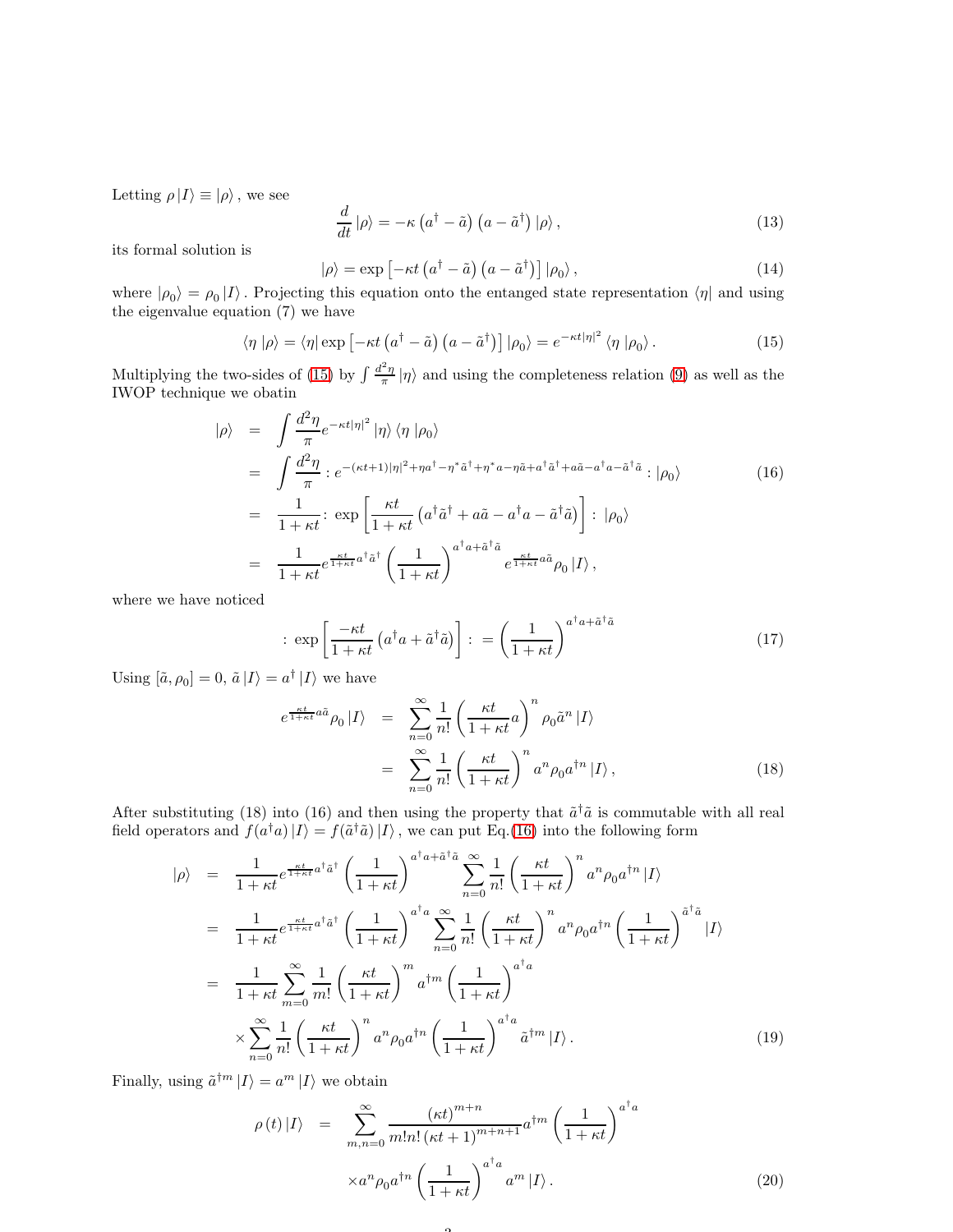It then follows the infinite sum form

<span id="page-3-0"></span>
$$
\rho(t) = \sum_{m,n=0}^{\infty} \frac{(\kappa t)^{m+n}}{m! n! (\kappa t + 1)^{m+n+1}} a^{m} \left(\frac{1}{1+\kappa t}\right)^{a^{\dagger} a} a^{n} \rho_0 a^{n} \left(\frac{1}{1+\kappa t}\right)^{a^{\dagger} a} a^{m}
$$
\n
$$
\equiv \sum_{m,n=0}^{\infty} M_{m,n} \rho_0 M_{m,n}^{\dagger}
$$
\n(21)

where

<span id="page-3-3"></span>
$$
M_{m,n} = \sqrt{\frac{1}{m!n!} \frac{(\kappa t)^{m+n}}{(\kappa t+1)^{m+n+1}}} a^{\dagger m} \left(\frac{1}{1+\kappa t}\right)^{a^{\dagger}a} a^n,
$$
\n(22)

satisfying  $\sum_{m,n=0}^{\infty} M_{m,n}^{\dagger} M_{m,n} = 1$ , which is trace conservative (see Appendix 2). Thus we have employed the entangled state representation to analytically derive the infinitive sum form of  $\rho(t)$ .

# 3 Diffusion of a number state

We now consider the case that a number state undergoes the diffusion channel, i.e., let  $\rho_0$  in Eq. [\(21\)](#page-3-0) be  $|l\rangle\langle l|$  and we begin with considering the part of summation over n in Eq. (21)

$$
\mathfrak{I} \equiv \sum_{n=0}^{l} \frac{(\kappa t)^n}{n! \left(\kappa t + 1\right)^n} \left(\frac{1}{1 + \kappa t}\right)^{a^\dagger a} a^n \left|l\right\rangle \left\langle l\right| a^{\dagger n} \left(\frac{1}{1 + \kappa t}\right)^{a^\dagger a}
$$

$$
= \sum_{n=0}^{l} \frac{1}{n!} \frac{\left[\kappa t \left(\kappa t + 1\right)\right]^n}{\left(\kappa t + 1\right)^{2l}} \frac{l!}{\left[(l - n)!\right]^2} \left(a^\dagger\right)^{l - n} \left|0\right\rangle \left\langle 0\right| a^{l - n}.\tag{23}
$$

Using the definition of the two-variable Hermite polynomials

$$
H_{m,n}(x,y) = \sum_{l=0}^{\min(m,n)} \frac{m!n!(-1)^l}{l!(m-l)!(n-l)!} x^{m-l} y^{n-l},
$$
\n(24)

and  $|0\rangle\langle 0|$  =:  $e^{-a^{\dagger}a}$ : , we see

<span id="page-3-1"></span>
$$
\mathfrak{I} = \frac{1}{l!} \left( \frac{-\kappa t}{\kappa t + 1} \right)^l : H_{l,l} \left( \frac{i a^\dagger}{\sqrt{\kappa t \left( \kappa t + 1 \right)}}, \frac{i a}{\sqrt{\kappa t \left( \kappa t + 1 \right)}} \right) e^{-a^\dagger a} : , \tag{25}
$$

then inserting [\(25\)](#page-3-1) into [\(21\)](#page-3-0) and using the summation method within ordered product of operators yields

4

<span id="page-3-2"></span>
$$
\rho(t) = \frac{1}{l!} \left(\frac{-\kappa t}{\kappa t + 1}\right)^l \sum_{m=0}^{\infty} \frac{1}{m!} \frac{(\kappa t)^m}{(\kappa t + 1)^{m+1}}
$$
  

$$
\times : a^{\dagger m} a^m H_{l,l} \left[\frac{i a^{\dagger}}{\sqrt{\kappa t} (\kappa t + 1)}, \frac{i a}{\sqrt{\kappa t} (\kappa t + 1)}\right] e^{-a^{\dagger} a}.
$$

$$
= \frac{(-\kappa t)^l}{l! (\kappa t + 1)^{l+1}} : e^{\frac{-1}{\kappa t + 1} a^{\dagger} a} H_{l,l} \left[\frac{i a^{\dagger}}{\sqrt{\kappa t} (\kappa t + 1)}, \frac{i a}{\sqrt{\kappa t} (\kappa t + 1)}\right] : . \tag{26}
$$

Using the definition of Laguerre-polynomial

$$
L_l(x) = \sum \binom{l}{l-k} \frac{(-x)^k}{k!} \tag{27}
$$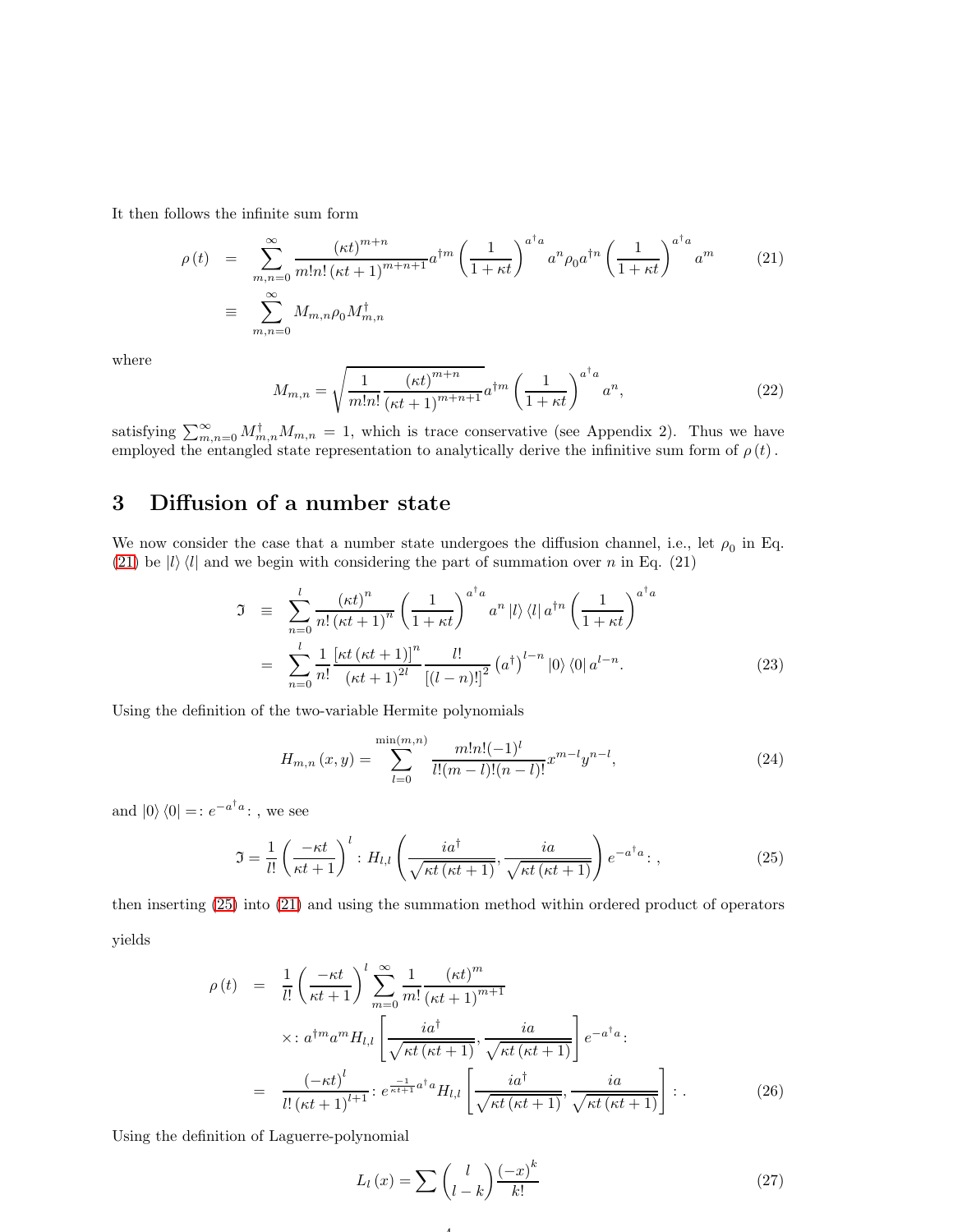and

$$
L_l(xy) = \frac{(-1)^l}{l!} H_{l,l}(x, y),
$$
\n(28)

then [\(26\)](#page-3-2) becomes

<span id="page-4-0"></span>
$$
\rho(t) = \frac{\left(\kappa t\right)^{l}}{\left(\kappa t + 1\right)^{l+1}} \colon L_{l}\left(\frac{-a^{\dagger}a}{\kappa t \left(\kappa t + 1\right)}\right) e^{\frac{-1}{\kappa t + 1}a^{\dagger}a} \colon .
$$
\n(29)

Noting  $e^{\frac{-1}{\kappa t+1}a^{\dagger}a}$  represents a chaotic photon field, so  $\rho(t)$  is a Laguerre-polynomial-weighted chaotic field. Thus we see  $|l\rangle\langle l|$  evolves into the mixed state [\(29\)](#page-4-0), so this diffusion process manifestly embodies quantum decoherence.

As Eq. [\(29\)](#page-4-0) is just in the type of Eq. [\(2\)](#page-0-0), so we can confirm the state described by Eq. [\(2\)](#page-0-0) indeed exists as an quantum optical field.

Before we check  $Tr \rho(t) = 1$  for Eq. (29), let us present an integration formula

$$
\int \frac{d^2 \alpha}{\pi} e^{\lambda |\alpha|^2} |\alpha|^{2k} = \left(\frac{\partial}{\partial \lambda}\right)^k \int \frac{d^2 \alpha}{\pi} e^{\lambda |\alpha|^2} = k! \left(\frac{-1}{\lambda}\right)^{k+1},\tag{30}
$$

then we introduce the completeness relation of coherent state

$$
\int \frac{d^2\alpha}{\pi} |\alpha\rangle \langle \alpha| = 1
$$
\n(31)

here  $|\alpha\rangle = \exp \left[ \alpha a^{\dagger} - |\alpha|^2/2 \right] |0\rangle$ . Due to

$$
a|\alpha\rangle = \alpha|\alpha\rangle, \langle\alpha|: f(a^{\dagger}, a): |\alpha\rangle = f(\alpha^*, \alpha), \qquad (32)
$$

we see

<span id="page-4-1"></span>
$$
\langle \alpha | : L_l \left( \frac{-a^{\dagger} a}{\kappa t (\kappa t + 1)} \right) e^{\frac{-1}{\kappa t + 1} a^{\dagger} a} : |\alpha \rangle
$$
  
= 
$$
e^{\frac{-1}{\kappa t + 1} |\alpha|^2} \sum_{k=0}^l \frac{l! (-1)^k}{k! \left[ (l-k)! \right]^2} \left( \frac{-|\alpha|^2}{\kappa t (\kappa t + 1)} \right)^{l-k}.
$$
 (33)

Substituting [\(33\)](#page-4-1) into  $tr\rho(t) = \int \frac{d^2\alpha}{\pi} \langle \alpha | \rho(t) | \alpha \rangle$  we should calculate

<span id="page-4-3"></span>
$$
tr\rho(t) = \int \frac{d^2\alpha}{\pi} \langle \alpha | \rho(t) | \alpha \rangle
$$
  
\n
$$
= \int \frac{d^2\alpha}{\pi} \langle \alpha | \frac{(\kappa t)^l}{(\kappa t + 1)^{l+1}} : e^{\frac{-1}{\kappa t + 1} a^\dagger a} L_l \left( \frac{-a^\dagger a}{\kappa t (\kappa t + 1)} \right) : |\alpha\rangle
$$
  
\n
$$
= \frac{(\kappa t)^l}{(\kappa t + 1)^{l+1}} \sum_{k=0}^l \frac{l!}{k! \left[ (l-k)! \right]^2} \int \frac{d^2\alpha}{\pi} e^{\frac{-1}{\kappa t + 1} |\alpha|^2} \left( \frac{|\alpha|^2}{\kappa t (\kappa t + 1)} \right)^{l-k} . \tag{34}
$$

By setting  $\frac{\alpha}{\sqrt{\kappa t(\kappa t+1)}} = \alpha'$  we reform the integration as

<span id="page-4-2"></span>
$$
\int \frac{d^2 \alpha}{\pi} e^{\frac{-1}{\kappa t + 1} |\alpha|^2} \left( \frac{|\alpha|^2}{\kappa t (\kappa t + 1)} \right)^{l - k}
$$
\n
$$
= \kappa t (\kappa t + 1) \int \frac{d^2 \alpha'}{\pi} e^{-\kappa t |\alpha'|^2} (|\alpha'|^2)^{l - k}
$$
\n
$$
= \kappa t (\kappa t + 1) (l - k)! \left( \frac{1}{\kappa t} \right)^{l - k + 1} . \tag{35}
$$

Substituting [\(35\)](#page-4-2) into [\(34\)](#page-4-3) we see

$$
tr\rho(t) = \frac{(\kappa t)^{l+1}}{(\kappa t + 1)^l} \sum_{k=0}^l \frac{l!}{k!(l-k)!} \left(\frac{1}{\kappa t}\right)^{l-k+1} = 1
$$
 (36)

5

so it is trace conservative.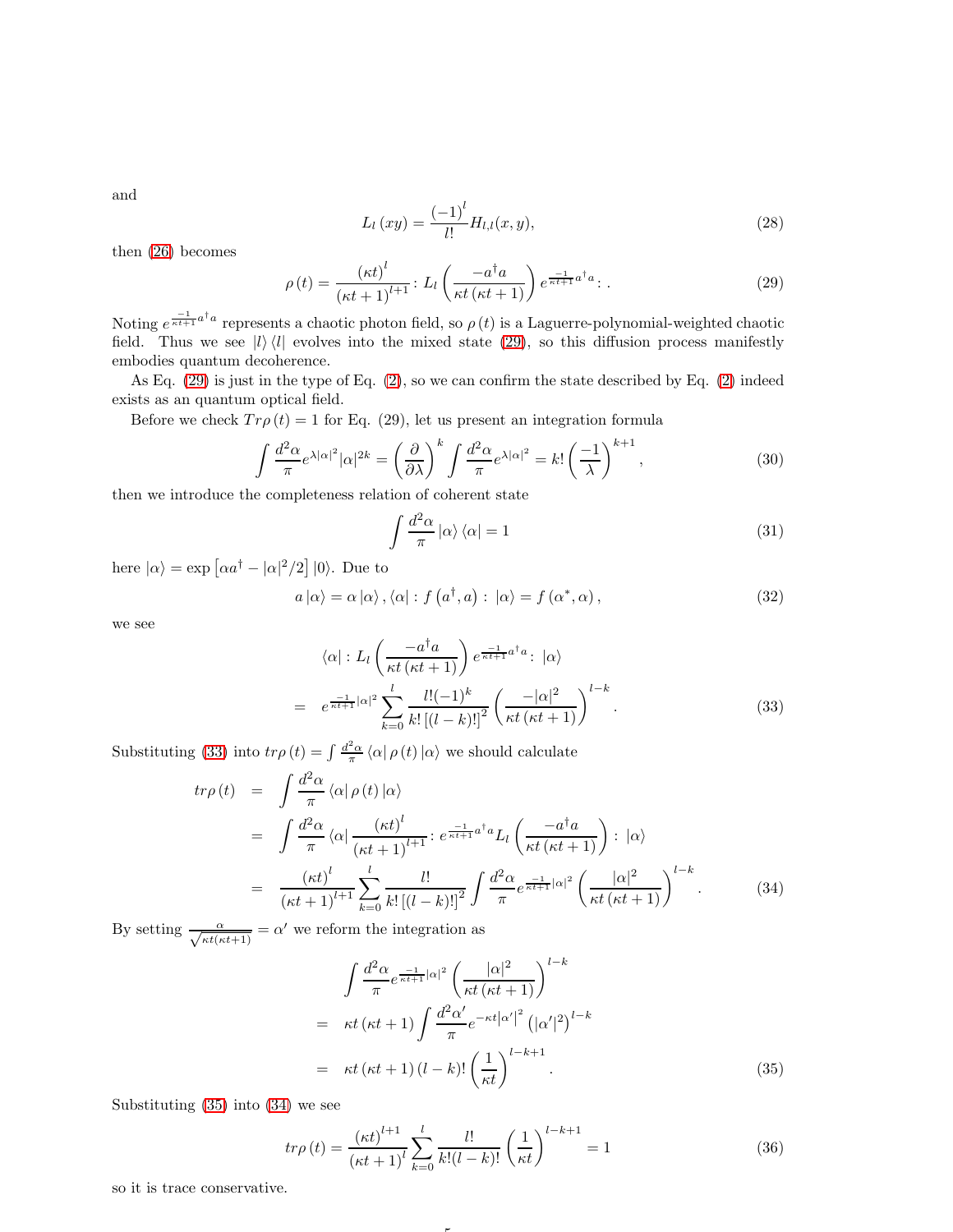# 4 The photon number in the mixed state

Then we evaluate the photon number for Eq. (29)

<span id="page-5-4"></span>
$$
Tr\left[\rho(t)\,a^{\dagger}a\right] = Tr\left[\rho(t)\,aa^{\dagger}\right] - 1
$$
\n
$$
= \frac{(\kappa t)^l}{(\kappa t + 1)^{l+1}}Tr\left[\,:\,a^{\dagger}ae^{\frac{-1}{\kappa t + 1}a^{\dagger}a}L_l\left(\frac{-a^{\dagger}a}{\kappa t\,(\kappa t + 1)}\right) : \,\right] - 1. \tag{37}
$$

By using the coherent state representation we have

<span id="page-5-2"></span>
$$
Tr\left[:a^{\dagger}ae^{\frac{-1}{\kappa t+1}a^{\dagger}a}L_{l}\left(\frac{-a^{\dagger}a}{\kappa t(\kappa t+1)}\right): \right]
$$
\n
$$
=\int \frac{d^{2}\alpha}{\pi}e^{\frac{-1}{\kappa t+1}|\alpha|^{2}}|\alpha|^{2}L_{l}\left(\frac{-|\alpha|^{2}}{\kappa t(\kappa t+1)}\right)
$$
\n
$$
=\left[\kappa t\left(\kappa t+1\right)\right]^{2}\int \frac{d^{2}\alpha'}{\pi}e^{-\kappa t|\alpha'|^{2}}L_{l}\left(-|\alpha'|^{2}\right)|\alpha'|^{2}
$$
\n
$$
=\left[\kappa t\left(\kappa t+1\right)\right]^{2}\sum_{k=0}^{l}\frac{l!}{k!k!(l-k)!}\int \frac{d^{2}\alpha'}{\pi}e^{-\kappa t|\alpha'|^{2}}\left(|\alpha'|^{2}\right)^{k+1}
$$
\n
$$
=\left(\kappa t+1\right)^{2}\sum_{k=0}^{l}\frac{l!}{k!(l-k)!}\left(k+1\right)\left(\frac{1}{\kappa t}\right)^{k},\tag{38}
$$

where

<span id="page-5-0"></span>
$$
\sum_{k=0}^{l} \frac{l!}{k!(l-k)!} k \left(\frac{1}{\kappa t}\right)^k
$$
\n
$$
= \frac{l}{\kappa t} \sum_{k=1}^{l} \frac{(l-1)!}{(k-1)!(l-k)!} \left(\frac{1}{\kappa t}\right)^{k-1} = \frac{l}{\kappa t} \left(\frac{\kappa t + 1}{\kappa t}\right)^{l-1},
$$
\n(39)

and

<span id="page-5-1"></span>
$$
\sum_{k=0}^{l} \frac{l!}{k!(l-k)!} \left(\frac{1}{\kappa t}\right)^k = \left(\frac{\kappa t + 1}{\kappa t}\right)^l.
$$
\n(40)

Substituting [\(39\)](#page-5-0)-[\(40\)](#page-5-1) into [\(38\)](#page-5-2) we obtain

<span id="page-5-3"></span>
$$
Tr\left[:a^{\dagger}ae^{\frac{-1}{\kappa t+1}a^{\dagger}a}L_{l}\left(\frac{-a^{\dagger}a}{\kappa t(\kappa t+1)}\right):\right]
$$

$$
= (\kappa t+1)^{2}\left(\frac{\kappa t+1}{\kappa t}\right)^{l-1}\frac{l+\kappa t+1}{\kappa t}.
$$
(41)

Then substituting [\(41\)](#page-5-3) into [\(37\)](#page-5-4) we see

$$
Tr\left[\rho\left(t\right)a^{\dagger}a\right] = l + \kappa t. \tag{42}
$$

which tells that the photon number  $l \rightarrow l + \kappa t.$ 

At the end of this work we point out that a diffusion process is quite different from the process in the amplitude dissipative channel (ADC) described by the following master equation [7]

 $\epsilon$ 

<span id="page-5-5"></span>
$$
\frac{d}{dt}\rho' = \gamma \left(2a\rho' a^\dagger - a^\dagger a\rho' - \rho' a^\dagger a\right)
$$
\n(43)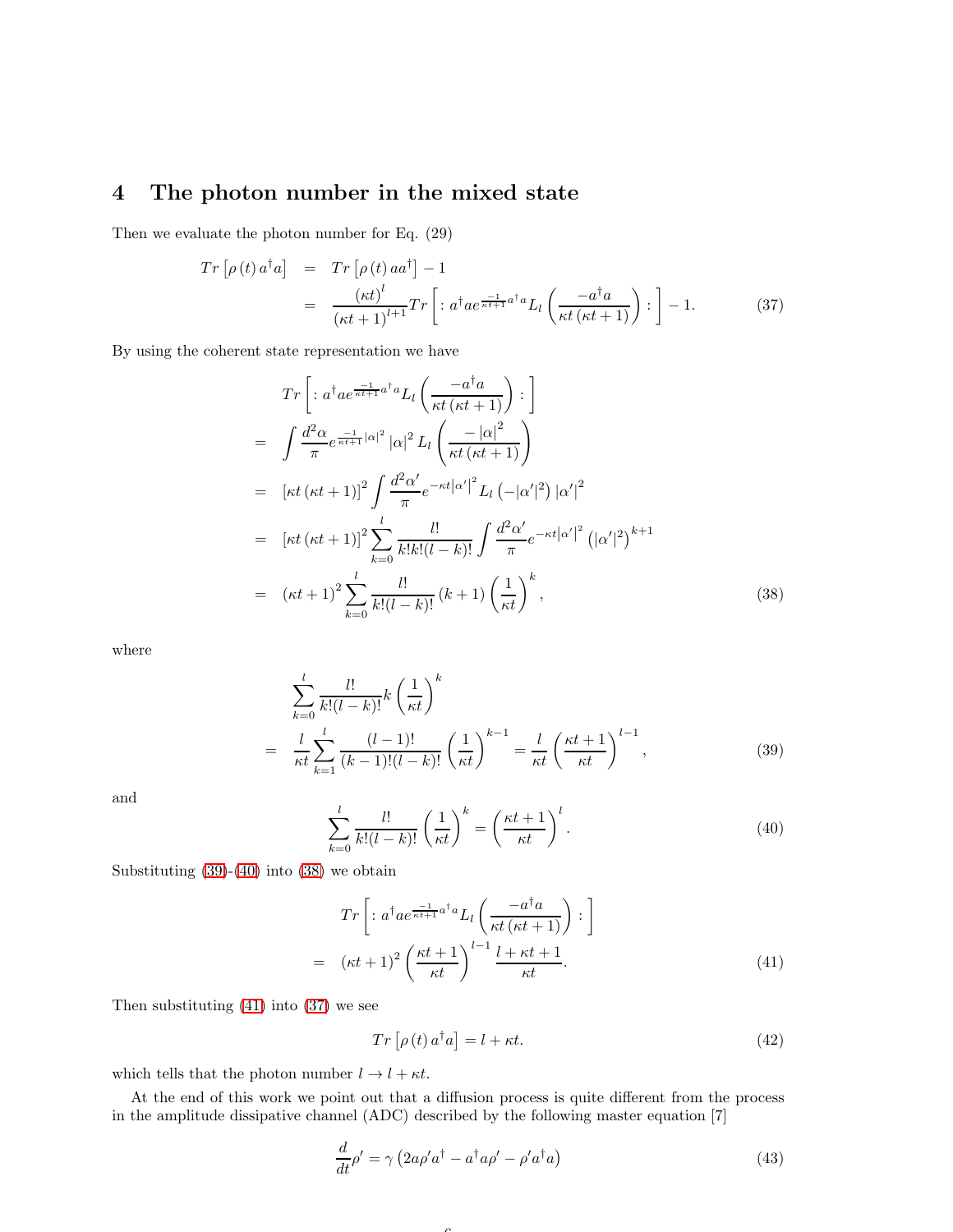where  $\gamma$  is the rate of dissipation. The solution to Eq. [\(43\)](#page-5-5) is [8]

$$
\rho' = \sum_{m=0}^{\infty} \frac{\left(1 - e^{-2\gamma t}\right)^n}{n!} e^{-\gamma t a^\dagger a} a^n \rho'_0 a^{\dagger n} e^{-\gamma t a^\dagger a}.\tag{44}
$$

In ADC an initial pure number state  $|l\rangle\langle l|$  will evolve into a binomial state as shown in [9]

$$
\sum_{m=0}^{l} {l \choose l-m} e^{-2\gamma mt} \left(1 - e^{-2\gamma t}\right)^{l-m} |m\rangle \langle m| \equiv \rho'_b \tag{45}
$$

with photon number decaying  $tr(a^{\dagger} a \rho'_b) = le^{-2\gamma t}$ . Comparing the diffusion master equation (3) with the dissipation Eq. (43) we realize that the term  $a^{\dagger} \rho a$  may be responsible for diffusion.

In summary, we theoretically propose a new optical field state

$$
\rho_{new} = \lambda \left(1 - \lambda\right)^l : L_k\left(\frac{-\lambda^2 a^\dagger a}{1 - \lambda}\right) e^{-\lambda a^\dagger a}:\tag{46}
$$

which is named Laguerre-polynomial-weighted chaotic field. We show that such state can be implemented, i.e., when a number state enters into a diffusion channel, the output state is just this kind of states. We solve the master equation describing the diffusion process by using the summation method within ordered product of operators and the entangled state representaion. The solution manifestly shows how a pure state evolves into a mixed state. The physical difference between the diffusion and the amplitude damping is pointed out.

Acknowledgements: This work was supported by the National Natural Science Foundation of China (Grant Nos. 11175113 and 11264018), and the Natural Science Foundation of Jiangxi Province of China (No 20132BAB212006).

#### Appendix 1

For  $\rho_{new}$  in Eq. [\(2\)](#page-0-0) we prove  $tr\rho_{new} = 1$ . In fact, using the coherent state representation we have

 $\overline{ }$ 

$$
tr\rho_{new} = \int \frac{d^2\alpha}{\pi} \langle \alpha | \lambda (1 - \lambda)^l : L_l \left( \frac{-\lambda^2 a^\dagger a}{1 - \lambda} \right) e^{-\lambda a^\dagger a} : |\alpha\rangle
$$
  
=  $\lambda (1 - \lambda)^l \int \frac{d^2\alpha}{\pi} e^{-\lambda |\alpha|^2} L_l \left( \frac{-\lambda^2 |\alpha|^2}{1 - \lambda} \right)$   
=  $\lambda (1 - \lambda)^l \int_0^\infty d \left( \frac{\lambda - 1}{\lambda^2} x \right) e^{-\frac{\lambda - 1}{\lambda} x} L_l(x) = 1,$  (A1)

where we have used

$$
\int_0^\infty e^{-bx} L_l(x) = (b-1)^l b^{-l-1}.
$$
 (A2)

### Appendix 2

For  $M_{m,n}$  in Eq. [\(22\)](#page-3-3) we now prove  $\sum_{m,n=0}^{\infty} M_{m,n}^{\dagger} M_{m,n} = 1$ . Because

$$
\therefore e^{xaa^{\dagger}} \mathbf{.} = \frac{1}{1-x} e^{a^{\dagger}a \ln \frac{1}{1-x}},\tag{A3}
$$

where  $\vdots$  denotes anti-normal ordering, we have

$$
\sum_{m,n=0}^{\infty} \frac{1}{m!} \frac{(\kappa t)^m}{(\kappa t + 1)^m} a^m a^{\dagger m}
$$
  
= 
$$
\frac{\cos \left[\frac{\kappa t}{\kappa t + 1} a a^{\dagger}\right] \cdots}{\kappa t + 1} e^{a^{\dagger} a \ln(\kappa t + 1)}.
$$
 (A4)